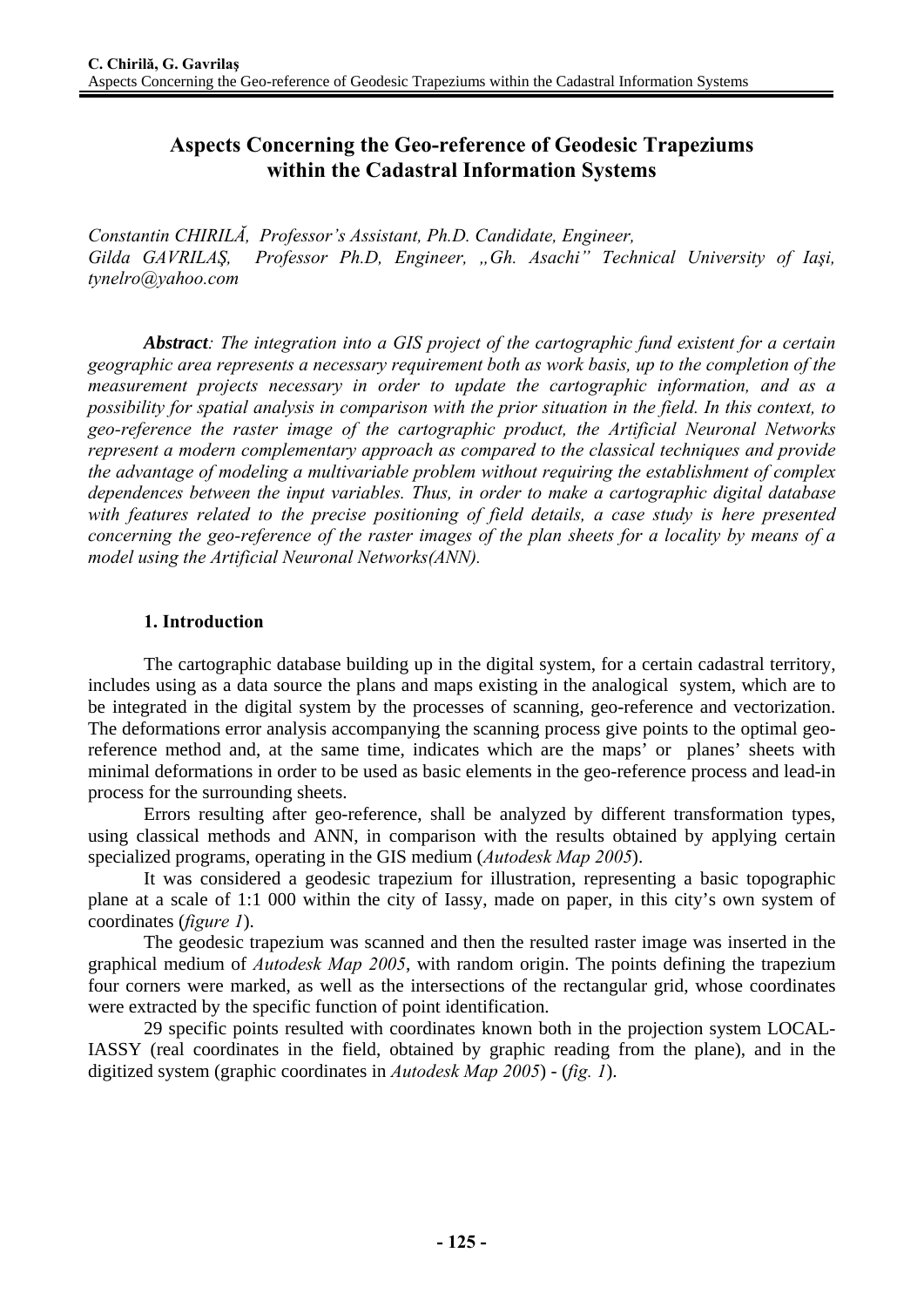

Fig. 1 – Specific points determined for the plane sheet at the scale of 1:1000

## **2. Geodesic trapezium geo-reference**

In order to geo-reference the geodesic trapeziums, in case of the classical methods polynomial transformations can be applied assuring a proper precision to the established size grade. The system of the corrections equations is written in a specific way, according to the model of linear, affine or superior degree polynomial transformation. In each of these cases it is necessary that a minimum number of double coordinates points both in the real system in the field and in the digitized one should be established.

Approaching is made by applying the least squares' theory, by a matrix-typed solving, being obtained in turn, the system of the normal equations, matrix of the unknown elements by means of the method of reverse matrix and, finally, valuation of the results' precision, by highlighting the mean square error of transcomputing a point [3].

As a consequence of the latest achievements in the field of the artificial intelligence in the last two decades, new methods appeared, based on artificial neuronal networks (ANN), having superior results in relation to the classical ones. Considering this aspect, we present now the development model in case of geo-referencing a geodesic trapezium, with help of the artificial neuronal networks (ANN).

It may be admitted that, for certain types of problems, the human brain proves a greater performance because it uses a model of analyzing the information different to the ones used in informatics nowadays. On the one hand, analyzing the information inside the brain is massively made in a parallel way, while the most part of the electronic computers use the sequential processing. On the other hand, the biological memory is diffuse, being allocated into the very structure of neurons and synapses, while the computers' memory is localized and it is addressable owing to this very type of structure.

The former of these differences ensures superior information processing speeds in the human brain. The latter one ensures to the nervous system an enhanced vigor from the point of view of the degradation possible to appear in its structure (daily hundreds of thousands of neurons die without significantly affecting the brain's performances).

Knowledge acquisition is made by learning. Neuron represents an element of information processing which shapes, in a simplified way, the real neuron.

In an extensive way, ANN can be described by:

- 1. *Topology* the way a neuronal network is organized in layers and the way these layers are connected;
- 2. *Learning process* the way the information are stored inside the network;
- 3. *Generalization (remembering) process* the way the information are recovered from the network.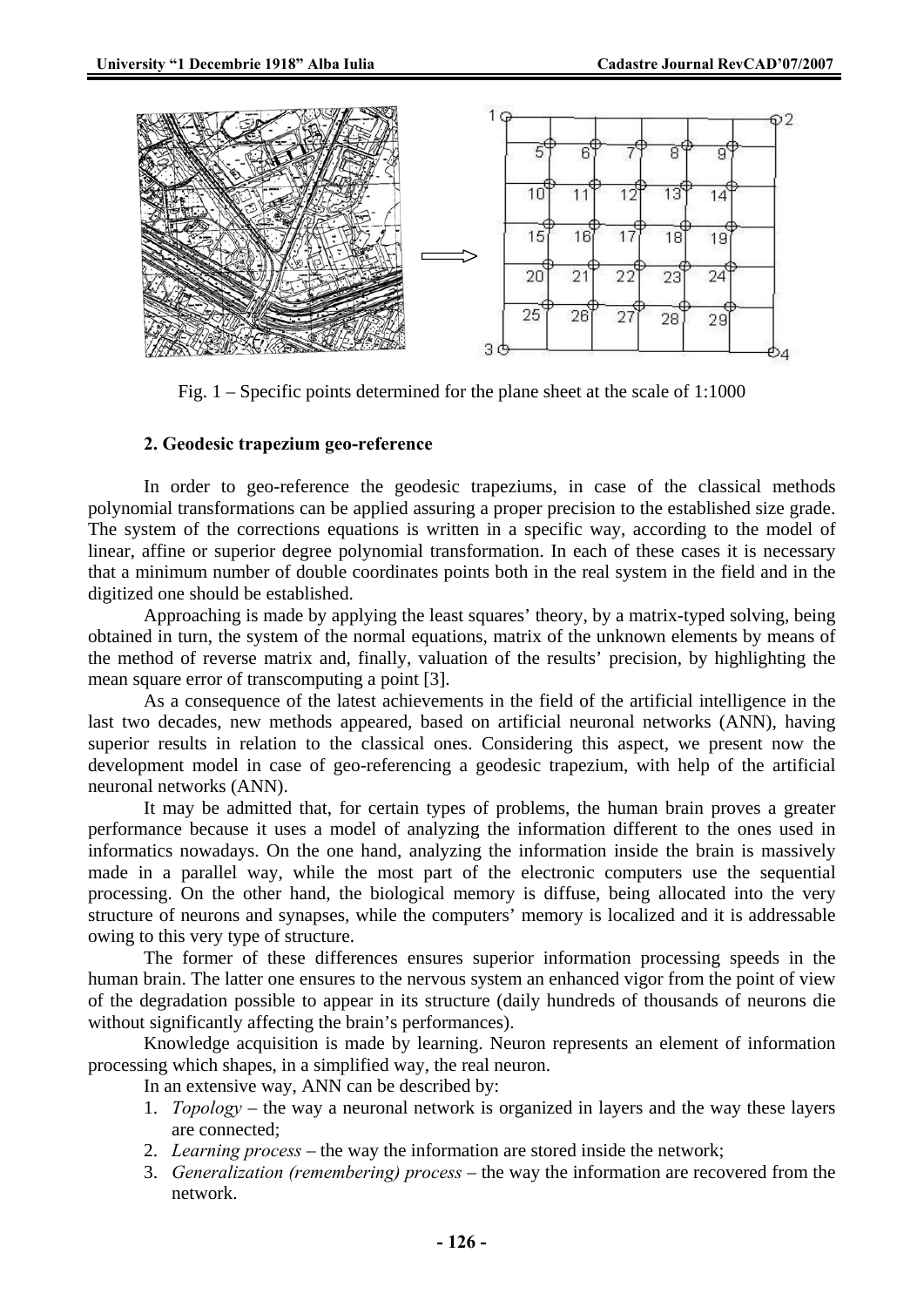Starting from this aspect, it is presented hereinafter the architecture of an artificial neuronal network, *Multi Layer Perceptron (MLP)* type.

Each neuron within a network collects information by means of all its input connections, fulfills a predefined mathematical operation and offers an output value. Neurons are linked by weighted connections, storing the information. By adjusting the weights, the neuronal network is able to learn.

The network contains I input neurons, J hidden neurons and K output neurons. The weights of the input layer and the hidden one, respectively the hidden layer and the output one are noted with  $w = \{w_{ii}\}\)$ , respectively  $v = \{v_{ik}\}\$ .

Functions of activation the neurons in the hidden layer and in the output one are noted with  $g(.)$ ,  $h(.)$  respectively. Driving such a network is made by using a set of driving data which make use of M desired in - out pairs, under the following form:

> $x^{(m)} = {x_1^{(m)}, x_2^{(m)},...,x_1^{(m)}}$   $\div$   $d^{(m)} = {d_1^{(m)}, d_2^{(m)},...,d_K}$  $m = 1,..., M$

Consequently, for an approximation as correct as possible of the desired outputs  $d^{(m)}$ , through the real outputs  $o^{(m)}$ , it is to be applied an adjusting grid weights method using as a target function a valuation of the approximation errors with the total square deviation.:

$$
APT = \sum_{m=l}^{M} \left\| d^{(m)} - o^{(m)} \right\|^2 = \sum_{m=l}^{M} \sum_{k=l}^{K} \left( d_k^{(m)} - o_k^{(m)} \right)^2
$$

Neuronal network driving was made by using as a driving procedure *Rprop* (*Resilient Propagation*) function.[4].

#### **3. Case study**

For the basic topographic plane with the nomenclature *L-35-32-C-a-2-I-4-b*, at the scale 1 : 1 000, there were considered the 29 specific points with coordinates known both in the GIS medium *Autodesk Map 2005* ("*source*" system), and in the projection system Local-Iassy ("*target*" system) (*table 1*).

|                |                                         |           |                                        | Table 1  |  |
|----------------|-----------------------------------------|-----------|----------------------------------------|----------|--|
| Point#         | <b>Graphic coordinates Autodesk Map</b> |           | <b>Plane coordinates Local - Iassy</b> |          |  |
|                | $\mathbf{x}(\mathbf{m})$                | (m)       | X(m)                                   | (m)      |  |
|                | 1000,0083                               | 1000,6535 | 9619,270                               | 9081,962 |  |
| $\overline{2}$ | 1000,6005                               | 1000,6479 | 10211,626                              | 9083,880 |  |
| 3              | 1000,0027                               | 1000,0742 | 9621,143                               | 8503,027 |  |
| $\overline{4}$ | 1000,5949                               | 1000,0688 | 10213,556                              | 8504,944 |  |
| $\ddotsc$      | $\cdots$                                | $\cdots$  | $\cdots$                               | $\cdots$ |  |
| 26             | 1000,1824                               | 1000,1692 | 9800,000                               | 8600,000 |  |
| 27             | 1000,2825                               | 1000,1679 | 9900,000                               | 8600,000 |  |
| 28             | 1000,3825                               | 1000,1667 | 10000,000                              | 8600,000 |  |
| 29             | 1000,4824                               | 1000,1654 | 10100,000                              | 8600,000 |  |

In order to geo-reference, there were applied the following for a comparative study:

- affine transformation by classic methods (least squares method);
- transformation using Artificial Neuronal Networks (ANN);
- ..rubber sheet" geo-reference function within Autodesk Map 2005.

Differences between the transcomputed plane rectangular coordinates and the real ones from the projection system LOCAL – IASSY, reduced to the plane scale of 1 : 1 000 are presented in *Table 2.* (The measurement unit is the millimeter.)